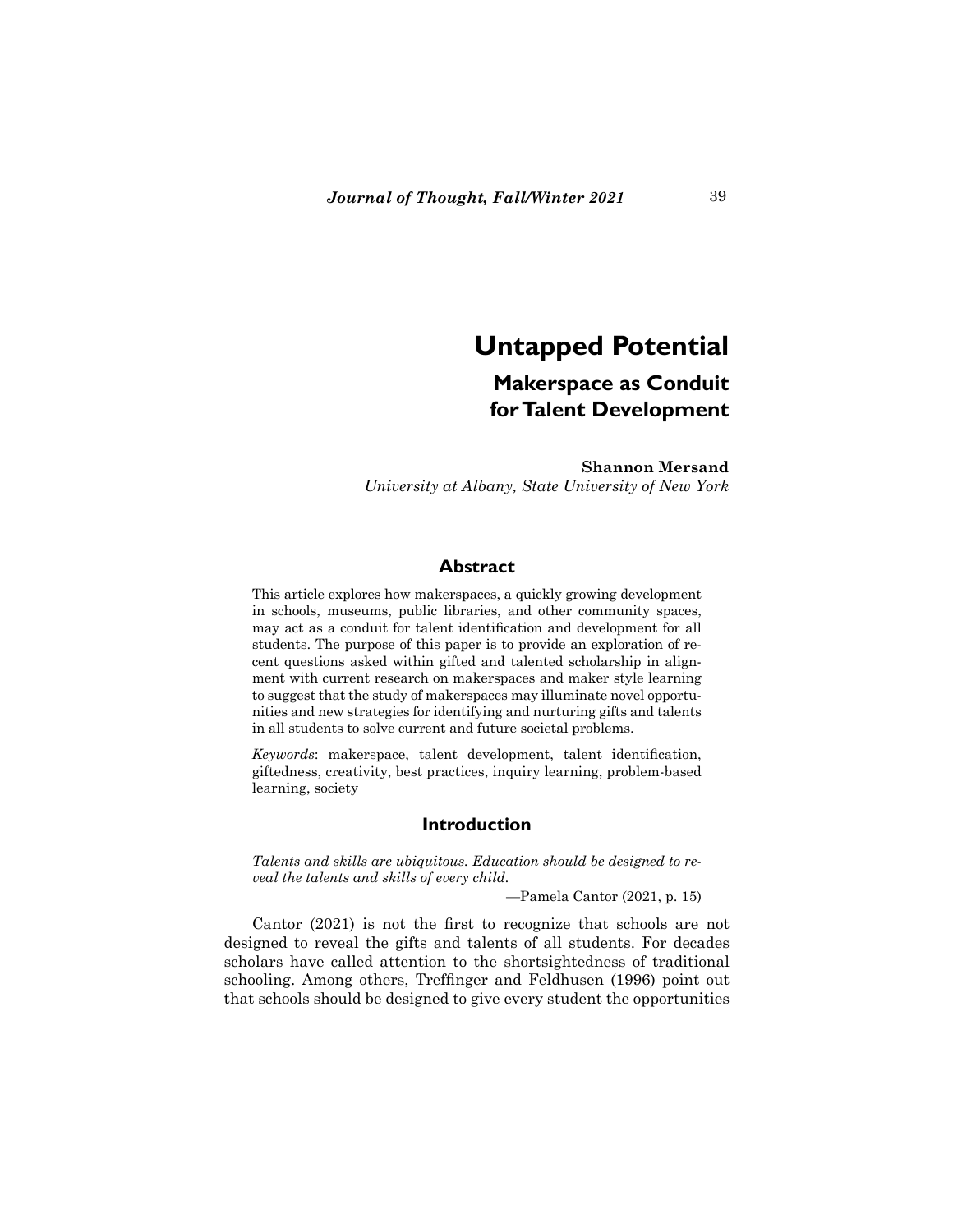and tools to develop to their own best ability; that utilizing a talent orientation rather than a giftedness lens "represents a new educational orientation that is concerned with the development of talents at all levels of ability, not just the highest or most precocious levels" (p.182).

Gifted and talented education in the United States has a long tradition of identifying students based on intellectual ability, typically using an achievement or aptitude test, to provide learners with opportunities to achieve more, to reach a higher level of giftedness. It has been suggested that traditional identification of gifted students misses a large number of those who do not perform well on standardized assessments, including some minorities (Andreadis & Quinn, 2017; Coronado & Lewis, 2017; Hodges et al., 2018). Despite decades of scholars calling attention to the weaknesses in identification of gifted and talented students, and proposals of alternative practices (Bloom & Sosniak, 1981; Gardner, 1983, 1995; Renzulli, 2012; Sternberg, 1984, 2015; Subotnik & Coleman, 1996; Treffinger & Feldhusen, 1996). IQ scores and academic achievement are still the most frequently used criterion for determining gifted and talented status in the United States public school system, and programs offered still focus on academic domains (National Association for Gifted Children & The Council of State Directors of Programs for the Gifted, 2015). As Dai and Renzulli (2008) explain, "a gifted program that only identifies high achievers in a conventional manner (relying on standardized achievement or aptitude tests) as gifted is destined to miss a big chunk of the innovative side of gifted potential" (p. 12). This may be critical as we move deeper into the  $21<sup>st</sup>$  century.

Subotnik, Olszewski-Kubilius, & Worrell (2011) call attention to the importance of studying giftedness and talent development to address societal needs such as generating innovative products, services, and ideas as solutions for current and future problems related to the environment, economic, and social needs. Psychosocial skills development may be one of the most important focuses for talent development in the  $21<sup>st</sup>$  century (Olszewski-Kubilius et al., 2016)including climate change and economic inequality. In this context, the development of talented individuals who can tackle these problems is most important. In this article, the authors discuss the implications of 21st-century challenges for the development of talent based on their megamodel (Subotnik, Olszewski-Kubilius, & Worrell, 2011. With the need for identification of gifts and talents, but the potential of missing the very talents needed in the  $21<sup>st</sup>$  century, how can educators identify and cultivate talents in all students? One possible solution may be makerspaces.

First, makerspaces provide opportunities for all students to engage in a wide variety of activities and domains learners may not typically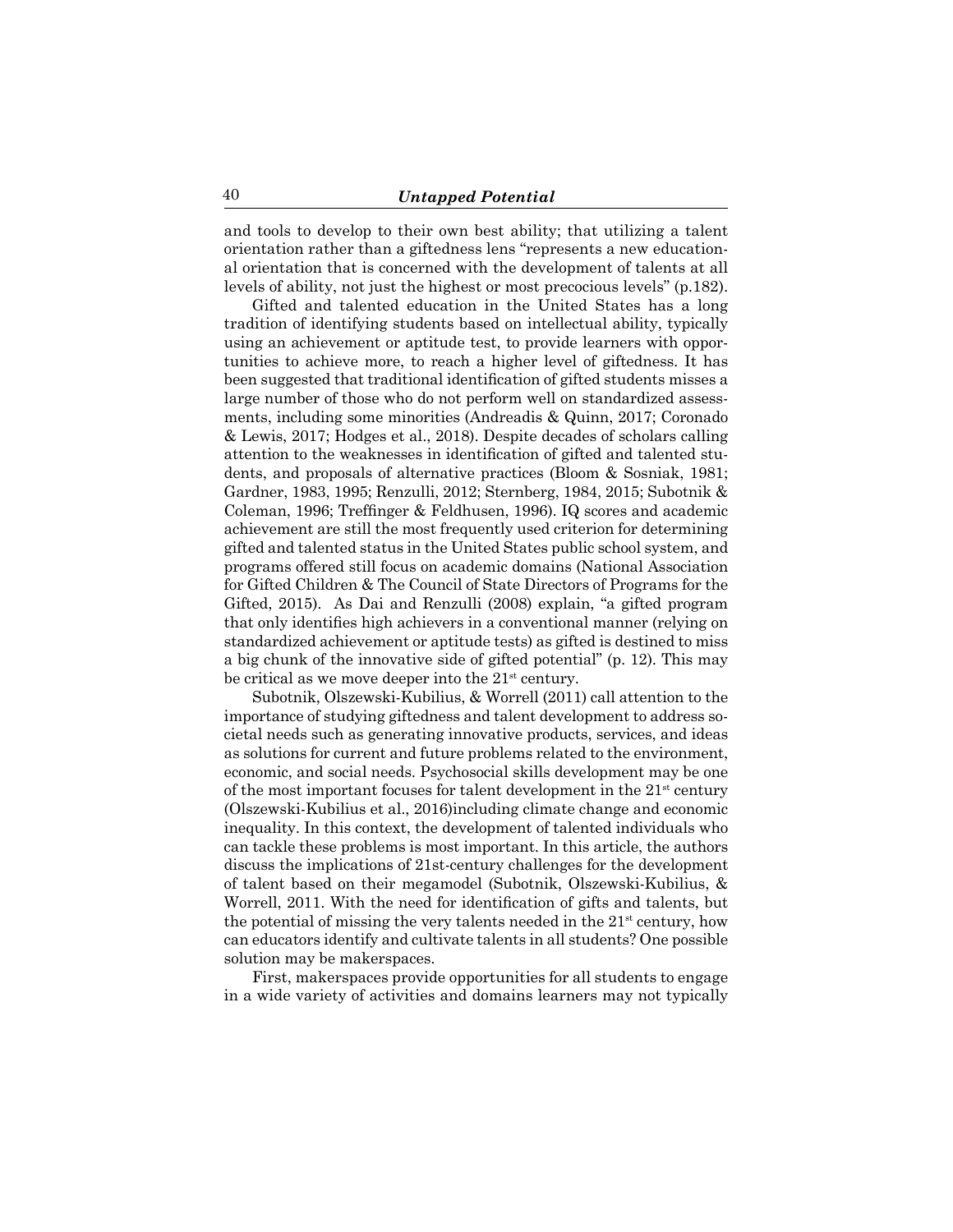explore on their own or in a school setting, so they may be one way to *identify* students with untapped gifts and talents. Second, makerspaces provide opportunities for learners to practice in new domains, as well as an environment that encourages psychosocial growth, and may support the *development* of talents.

This article is organized into four sections. The first section provides a brief review of literature on giftedness and talent development. The second section presents an explanation of what a makerspace is, what may happen in a makerspace, and some of the empirically identified outcomes from participating in makerspaces. The third section explores how makerspaces and gifted and talented education intersect. The final section explores and how this intersection may be an opportunity for further research.

## **Gifted and Talented Identification and Development**

Recent models and theories of giftedness and talent development have embraced gifts and talents as multifaceted, with less focus on cognitive or academic abilities alone, and increased attention to other areas including creativity (innovation) and problem solving. Current theory recognizes that innate ability (nature) is only one factor in the development of gifts and talents, and that environment (nurture), as well as psychosocial factors play a role (Barbot et al., 2015; Barron, 2006; Bronfenbrenner & Ceci, 1994; Ceci et al., 2016; Dai, 2017; Stoeger et al., 2017; Subotnik et al., 2011). Scholars Subotnik, Olszewski-Kubilius & Worrell define giftedness and talents as follows:

Giftedness is the manifestation of performance or production that is clearly at the upper end of the distribution in a talent domain even relative to that of other high-functioning individuals in that domain. Further, giftedness can be viewed as developmental, in that in the beginning stages, potential is the key variable; in later stages, achievement is the measure of giftedness; and in fully developed talents, eminence is the basis on which this label is granted. Psychosocial variables play an essential role in the manifestation of giftedness at every developmental stage. Both cognitive and psychosocial variables are malleable and need to be deliberately cultivated. (2011, p. 7)

#### **Identification**

Although some state and local educational agencies recognize domains of gifts and talents such as creativity, performing arts, and leadership, it appears that a majority of educational institutions in the United States still utilize ability and achievement tests to identify gift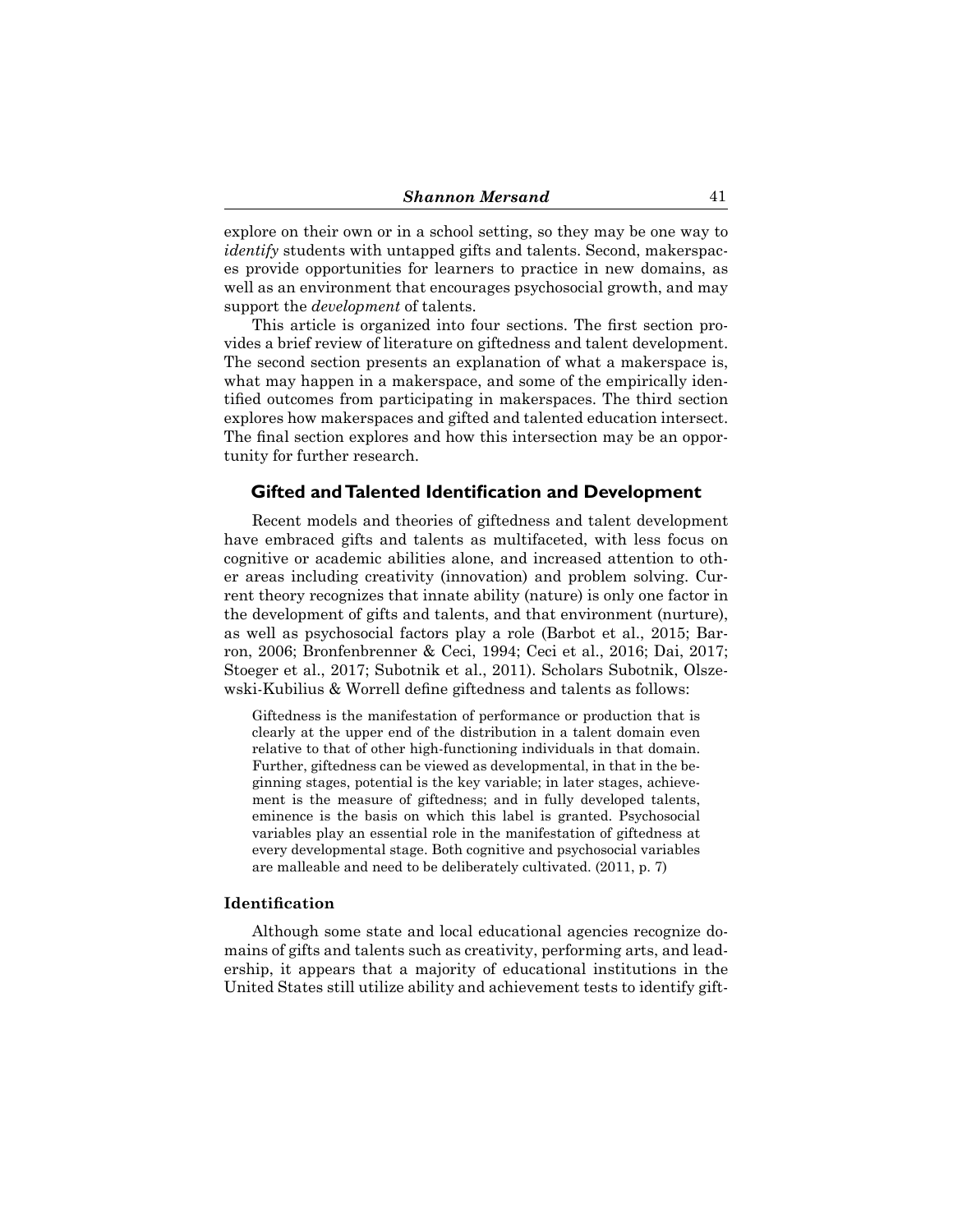ed and talented students (National Association for Gifted Children & The Council of State Directors of Programs for the Gifted, 2015). There is a high probability that using such measures for identification miss many students who could benefit from gifted and talent development programming. In fact, a recent meta-analysis of identification practices (Hodges et al., 2018) indicates that there are still disparities in the identification of gifted and talented students among underrepresented (Black, Hispanic, and Native American) and represented (Asian and White American) populations, with variation in these disparities based on geographic region of the United States and the identification methods used. Included in the meta-analysis were identification practices such as portfolios and checklists, as well as tests that focus on problem solving, reasoning ability, and observation skills such as the RAVEN test and the Naglieri Nonverbal Abilities Test (NNAT), as well as the Cognitive Abilities Test (CogAT) (Hodges et al., 2018).

One additional model of identification worthy of consideration is Sternberg's (2015) augmented model of successful intelligence, also known as WICS (wisdom, intelligence, and creativity, synthesized), which identifies intelligence based on creative, analytical, practical, and wisdom-based skills to determine the potential for later success because, as Sternberg explains:

In almost any life pursuit, people need to think (a) creatively to generate new and valuable ideas, (b) analytically to judge whether their ideas and the ideas of others are worthwhile; and (c) practically to implement their ideas and to convince others of the value of those ideas. People also need (d) wisdom to help to ensure that their skills are utilized to achieve a common good that balances their own (intrapersonal) interests with other people's (interpersonal) and institutional (extrapersonal) interests over the long term, not just the short term. (Sternberg, 2015, p. 77)

While domain general abilities like problem solving, analytic capacity, and creativity are accounted for in many models of identification, the domain specific talents necessary to address  $21<sup>st</sup>$  century needs are not. Domain specific talent needs of today and for the future are vastly different from those in previous centuries, or even previous decades. Olszewski-Kubilius, Subotnik, & Worrell (2016) predict a growth in the need for talent in domains including "entrepreneurship, technology (robotics, artificial intelligence, nanotechnology), the environment (clean energy), and health care (genomics)" (p.142) to address societal needs. Over-reliance on existing ability assessments are likely to miss talents in new and emerging domains because it is difficult to identify talent in a new domain, and impossible when a domain does not exist yet.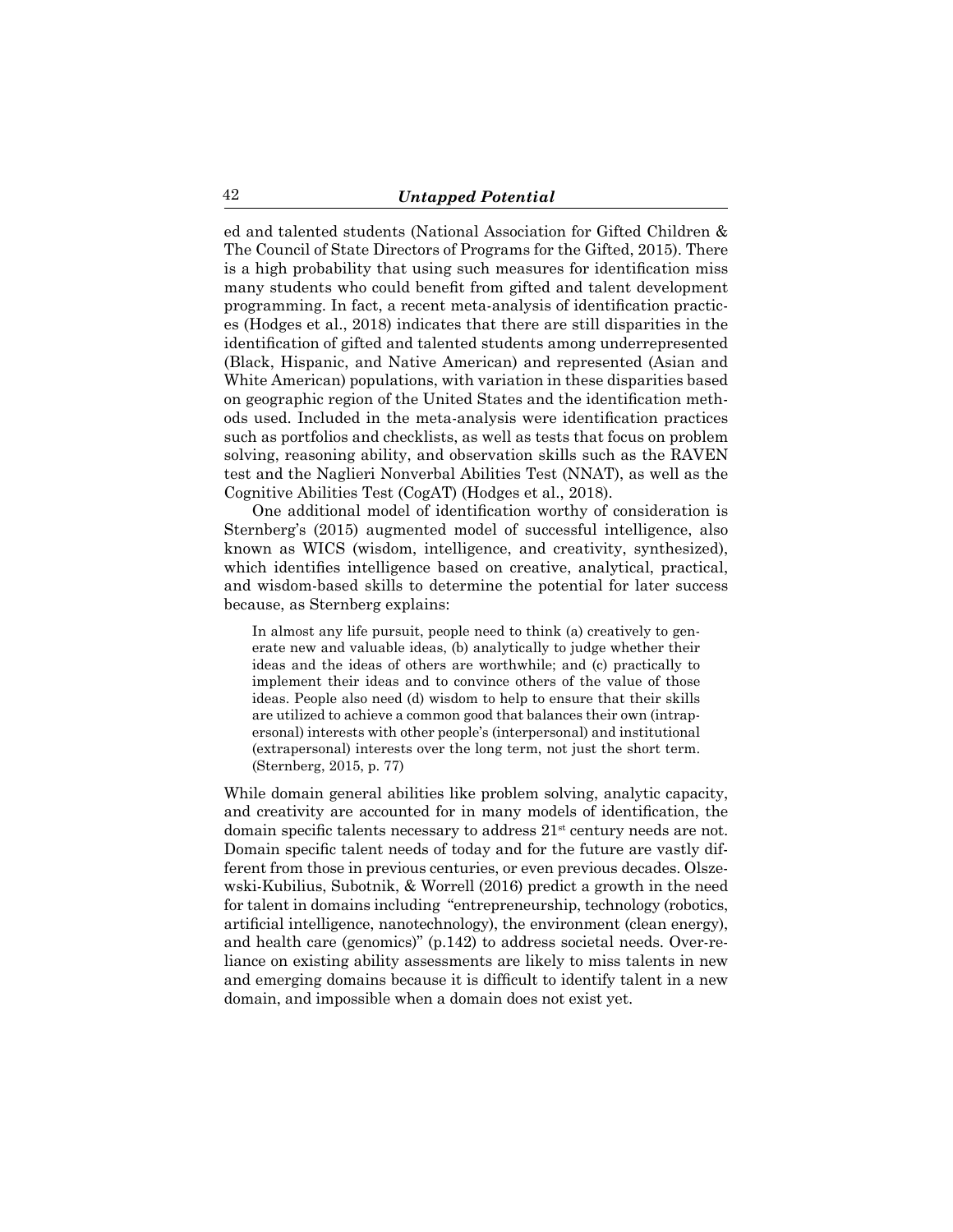#### **Development**

In a review of existing theories and models of giftedness and talent development, Subotnik, Olszewski-Kubilius & Worrell (2011) developed a mega-model of talent development which proposes that there are two sets of factors that enhance talent development – psychosocial, and external and chance. Included in the psychosocial factors are optimal motivation, opportunities taken, productive mindsets, developed psychological strength, and developed social skills. External and chance factors include opportunities, financial resources, and social and cultural capital (Subotnik et al., 2011).

Despite a multitude of theories about how talents develop (and the agreement amongst most scholars that gifts and talents extend beyond academic prowess) in practice, services for gifted students are often still focused on academics, with only limited focus on other domains. The majority of schools surveyed in the *National Association for Gifted Children State of the States in Gifted Education Report* (2015) indicate that programs and services are most often offered related to gifts in general academic areas, visual/performing arts, intellect, specific academic areas, creativity and leadership—though none of the constructs are clearly defined in the report. Further, the report indicates that the service delivery models rely most often on academic interventions such as self-contained classrooms, telescoped learning, cluster classrooms, subject acceleration, honors/advanced coursework, Advanced Placement (AP) programs, dual enrollment in college, and International Baccalaureate programs. Renzulli (2012) questions why, if we are concerned with developing gifts and talents that result in creative problems solvers, programs for gifted and talented students still focus on the acquisition of content specific knowledge.

Olszewski-Kubilius, Subotnik, & Worrell (2016) explore how the needs of 21st century society intersect with the components of talent development. The authors identify two things as necessary for talent development in the  $21<sup>st</sup>$  century—exposure to a wide variety of domains, and development of psychosocial skills such as resiliency, positive attitudes, communication, and growth mindsets. Inarguably, for a talent in any domain to develop one must: (a) be exposed to the domain; (b) believe they are capable in the domain; (c) practice in the domain; and (d) not give up if faced with setbacks or challenges.

When identifying potential areas for study in gifted and talented education, Subotnik et al. (2011) pose three important questions: "What kind of programming would best cultivate talent and reveal interest and motivation in early and middle childhood? How can this be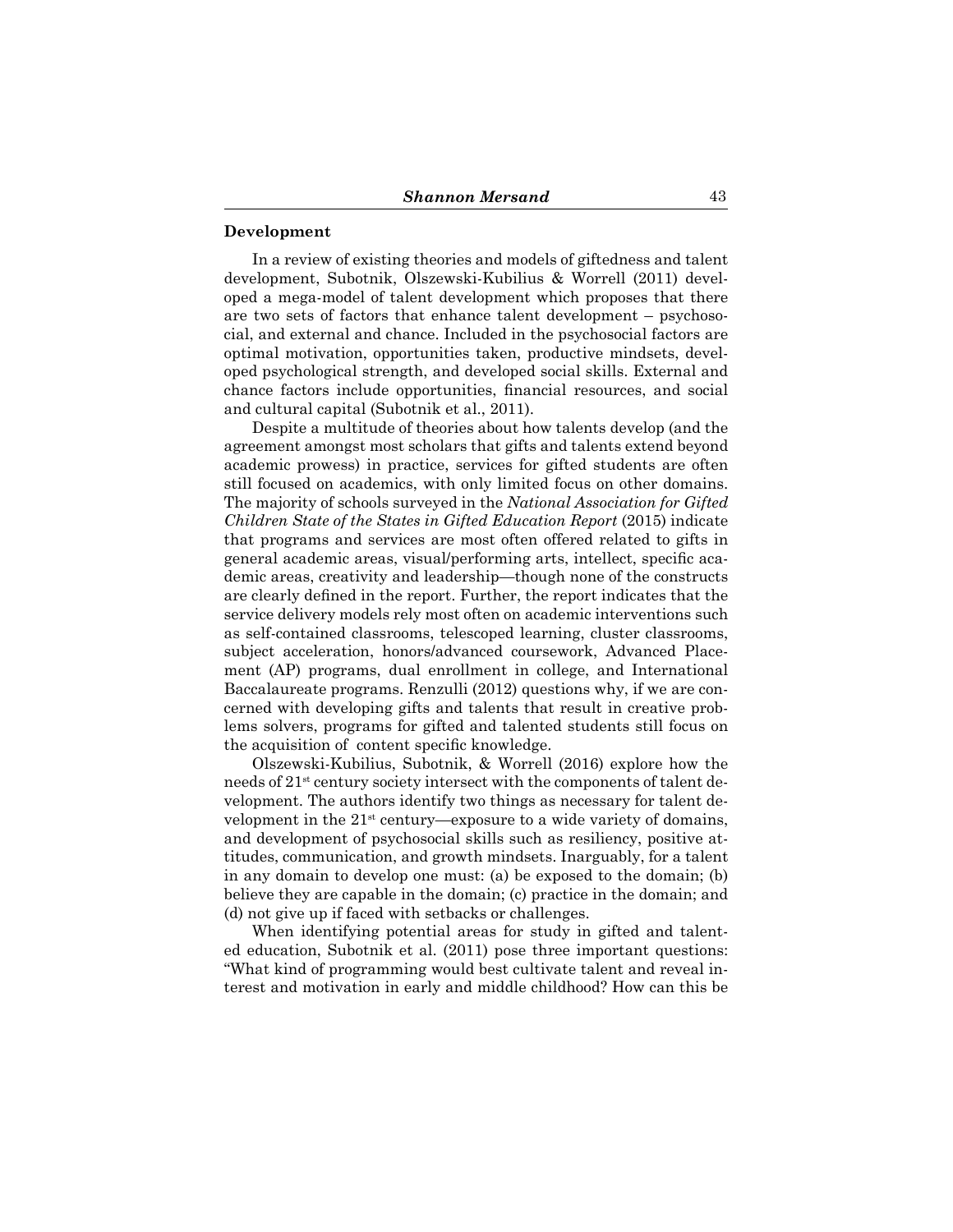infused into pre-school and early elementary-school education?" and, "Can programs be crafted that develop skills and competencies but simultaneously also boost the psychological characteristics needed to sustain commitment and persistence in challenging learning environments?" (p. 38). Olszewski-Kubilius et al. (2016) adds two additional questions: "How will schools ensure that all students have equal access to the new basics, such as programming and technology courses, thereby opening pathways to talent development in those critical domains?" and "How will we identify talent for newly emerging transdisciplinary domains?" (p143). The answer to these questions may be to develop makerspace programs in PreK-12 schools.

To better understand what a makerspace is, the next section defines makerspace, explains the activities occurring in makerspaces, the components of makerspaces, and some potential outcomes as a result of participation in a makerspace.

## **What is a Makerspace?**

In 2005 Dale Dougherty launched *Make: magazine*, and used the term "maker" to describe the individuals who partake in creating items (Dougherty & Conrad, 2016). Broadly defined, a makerspace—sometimes also referred to as a FabLab, hackerspace, or tinkerspace – is a shared space where people, tools, and problems are brought together, and individuals use the tools to solve problems (Dougherty, 2012; Dougherty & Conrad, 2016; Martinez & Stager, 2013). Making is the creation of new knowledge and products (physical or digital), using available tools and materials. Making involves solving problems—real or imagined—alone or in collaboration with others. Makerspace participants are sharing ideas, testing theories, making mistakes, and trying again. Making and makerspaces have ties to centuries of educational theory and practice, including the work of Dewey, Piaget, Vygostky, Montessori, and others. (For one review of the historical and theoretical roots of the maker movement, see Halverson and Sheridan, 2014). Makerspaces are often a place where learners can be exposed to new ideas, new tools, new people, and new talents.

#### **The Variability of Makerspaces**

There are several variations in the composition of makerspaces, which makes them difficult to define and make generalizations about. Makerspaces may be open access, where users have free reign to do as they wish with available tools and materials; curriculum based, where users participate in activities aligned to a curriculum; scripted, where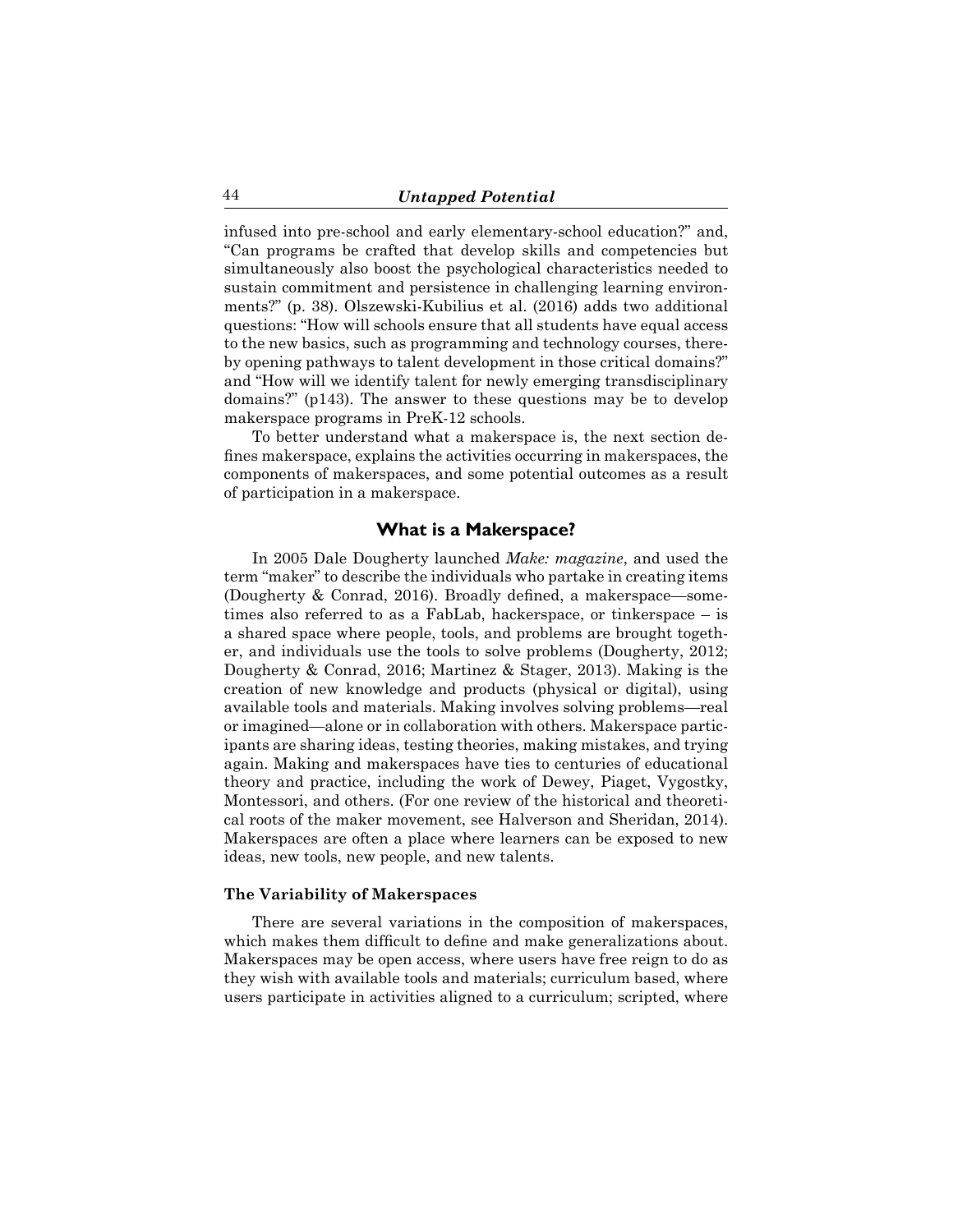users participate in activities designed by a program director or makerspace member, however not necessarily tied to a curriculum; or any combination of these arrangements (Burke, 2013; Chu et al., 2017; Gierdowski & Reis, 2015). In makerspaces participants may work individually, collaborate in small groups, attend workshops, or help to host community events. Although often associated with science, technology, and engineering and math (STEM) learning and outcomes (Chu et al., 2015, 2017; Davis & Mason, 2016; Fields et al., 2018; Holbert, 2016b, 2016a; Kafai et al, 2014; Marshall & Harron, 2018; Papavasopoulus et al, 2017) making also involves, tinkering, crafting, woodworking, fiber arts (Clapp & Jimenez, 2016), as well as combinations of these domains and others. The objective of a maker activity may be to solve a problem, to help another maker, to create a product, or to figure out how a particular tool works.

Participants in makerspaces often create objects to solve problems or to explore concepts. Some examples of physical objects created include marble machines, wind tubes, and circuit boards (Bevan et al., 2015), wind turbines, pipes for home plumbing repair, welded bike chain sculptures (Sheridan et al., 2014), toys for neighborhood children (Holbert, 2016b, 2016a) and artifacts to help conduct science experiments (Chu et al., 2017). Activities run the gamut from designing transportation or food solutions, to working with digital tools and electronics, exploring design, fabrication, music, art, bike repair, woodworking, electronics, silk screening, or computer programing (Sheridan et al., 2014). Participants may be working with 3D printers to design prosthetic devices, creating scaled models to explain conic principles, or designing rocket noses to explore physics concepts (Mersand, 2018). The items created may also be more experientially focused such as community events and partnerships with other organizations like soup kitchens, churches, neighborhood groups, and nonprofit organizations - working to strengthen relationships and meet community needs by solving real world problems (Sheridan et al., 2014).

Makerspaces provide multiple entry points; innovative combinations of traditionally separate disciplines allow for novel approaches to problem solving and design of solutions. In a makerspace multiple activities occur in the same space, and components of different activities often cross-pollinate the work being created. For example, designing a flashing safety vest for bicycle riders combines sewing, computer programming, and electric circuitry; robots are created with a combination of computer programming, physical computing components, cardboard, and LEGOs (Blikstein et al., 2016); a working portable hydroelectric generator is created with plastic cups, plastic spoons, corks,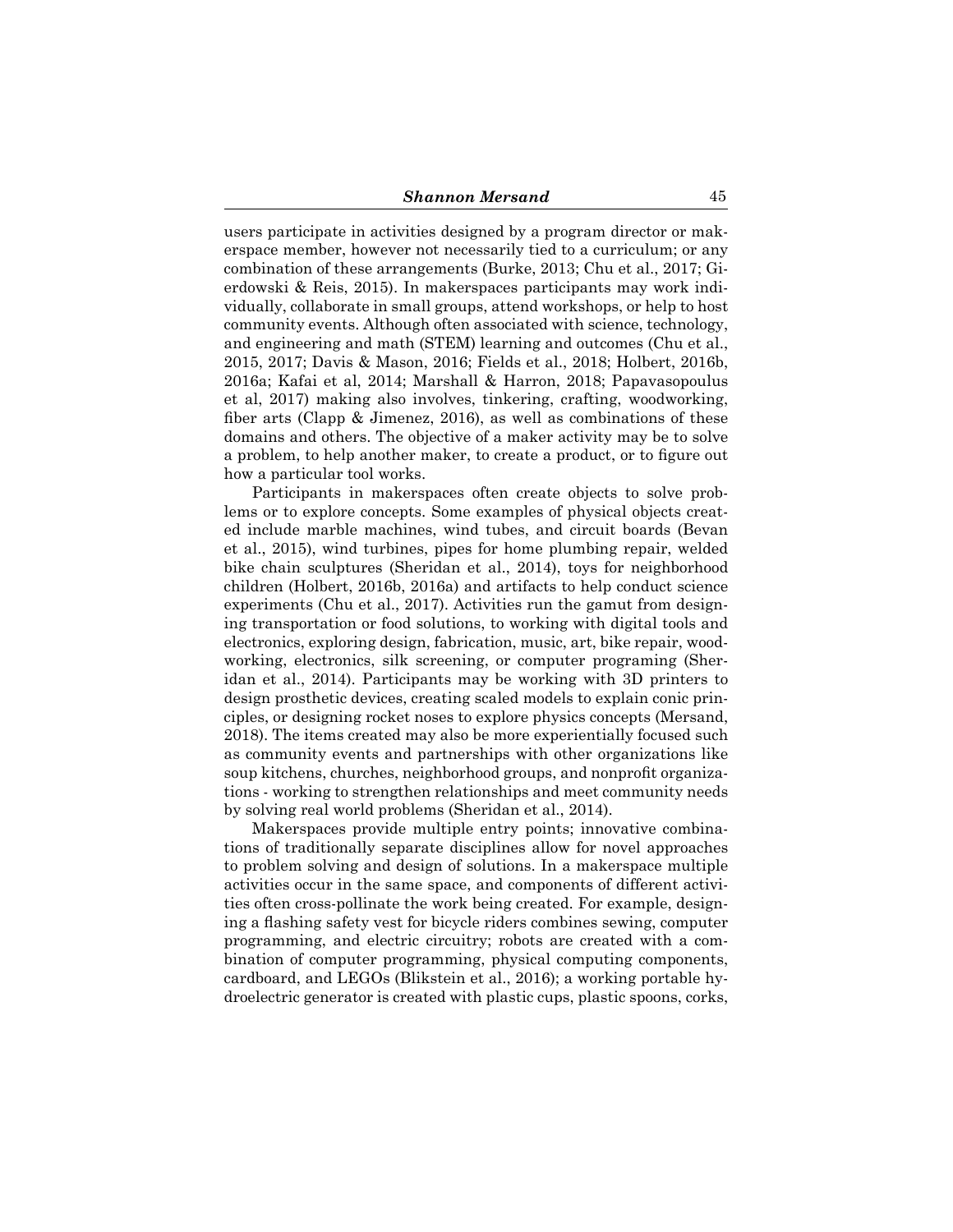magnets and copper wire (Mersand, 2017). Makerspaces can facilitate opportunities for people to work together in a shared space allowing ideas and skills to comingle, resulting in new ideas and directions that may not happen if working in isolation.

#### **Makerspaces: Tools and Materials**

It is not surprising that the availability of tools and materials will vary between spaces given the description of what is created in them. From costly equipment—such as 3D printers, laser cutters, and Computer Numerical Control (CNC) mills—to graveyards of old technology, toys, piles of cardboard, and shelves of scraps that can be repurposed into new things, the tools and materials in a makerspace can be virtually anything.

Items for exploring circuitry include circuit boards, wires, light bulbs, buzzers, generators, doorbells, batteries (Bevan et al., 2015), circuit blocks, paper clips, motors from old toys, speaker cables, voltmeters, soldering irons, oscilloscopes (Sheridan et al., 2014), battery-operated motors, LED lights, and soldering irons (Bowler & Champagne, 2016). Participants explore concepts like light refraction and shadows using littleBits, Arduinos, conductive ink, Snap4Arduino, craft materials, straws, cardboard, and paperclips (Bekker et al., 2015).

Non-digital fabrication tools and materials include sewing machines, thread, needles, pins, bolts of fabric and fabric scraps, foot pedal operated looms (Sheridan et al., 2014), as well as items such as glue guns (Bowler & Champagne, 2016), pre-drilled boards and bolts for building, tools for construction and woodworking, kilns, recycled materials, bits of paper, cellophane, welders, iron pouring tools (Sheridan et al., 2014), pipe cleaners, cardboard tubes, and tape (Bevan et al., 2015).

As noted previously, makers may have access to tools for digital fabrication such as 3D printers and laser cutters (Benjes-Small et al., 2017; Sheridan et al., 2014), as well as digital tools for drawing images, editing photos, remixing video clips, composing music, animating stories (Benjes-Small et al., 2017; Bowler & Champagne, 2016), and creating stop-motion animation (Sheridan et al., 2014). Users may have access to tools and materials to explore computer programming such as wooden blocks for object-oriented programing, (Sheridan et al., 2014), computers (Barron, 2006; Benjes-Small et al., 2017), and robots and robotics materials including microcontrollers (Bowler & Champagne, 2016).

Such variability in materials can change the types and purposes of activities users participate in, as well as the learning outcomes.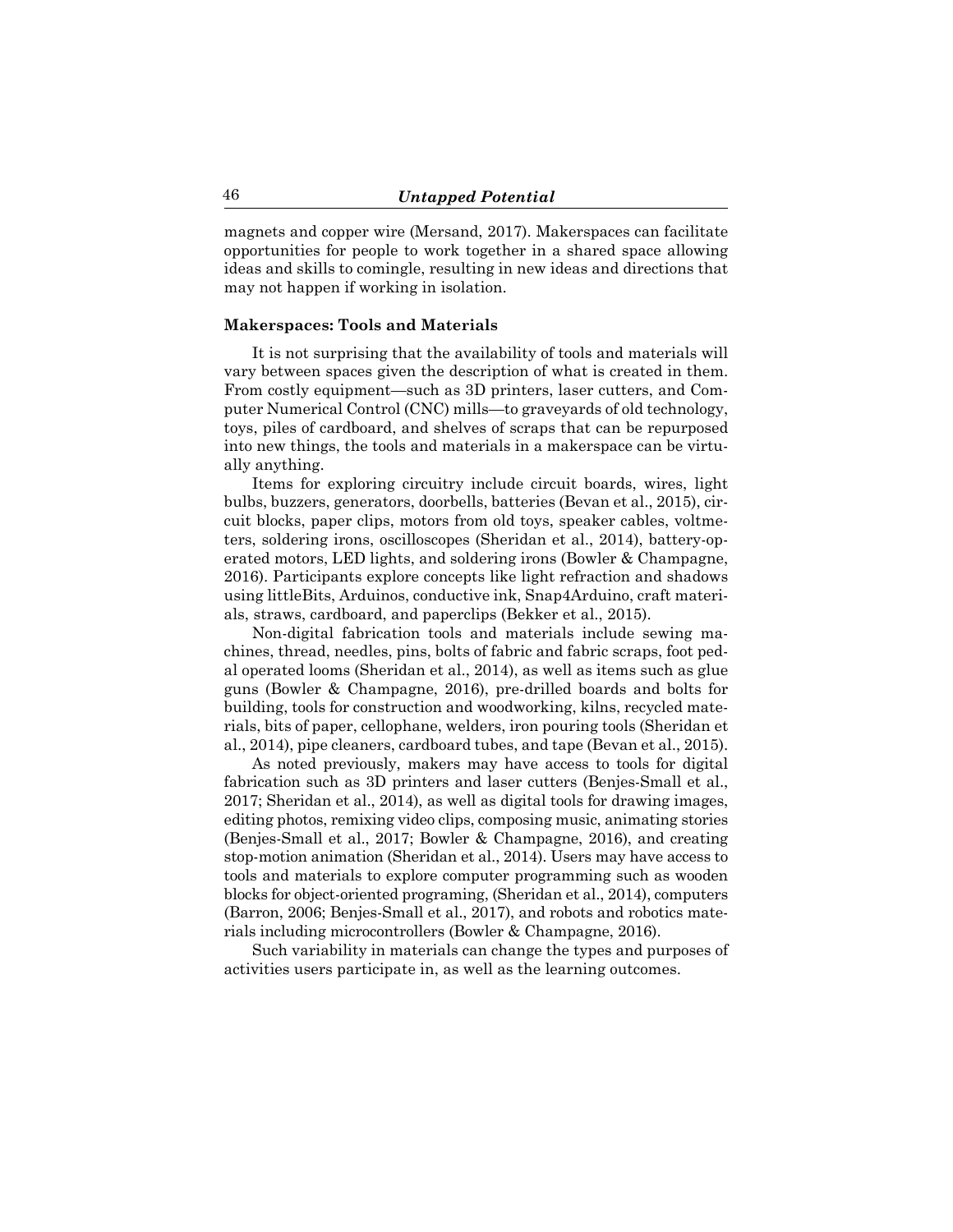## **Learning Outcomes from Participation in Making Activities**

Learning outcomes are often broadly categorized into three domains: cognitive outcomes deal with knowledge and the development of understanding; psychomotor outcomes deal with specific physical skills; and affective or psychosocial outcomes deal with attitudes, beliefs, and feelings (Anderson & Krathwohl, 2001). Due to the array of activities, materials, and objectives in a makerspace, there are a multitude of opportunities for growth in knowledge in and across multiple domains, as well as a multitude of ways to document evidence of learning.

**Cognitive and psychomotor learning outcomes.** Cognitive and psychomotor outcomes are those most often measured in educational contexts. Existing research has focused very little on cognitive outcomes from participation in makerspaces, however some research has measured cognitive outcomes as expressions of realization, offering explanation(s) for a strategy, tool or outcome, application of knowledge, and striving to understand a particular problem or concept (Bevan et al., 2015). Litts, Kafai, Lui, Walkder and Widman (2017) measured growth in understanding of how circuits work by the ability to sketch a functional circuit, as well as the ability to understand, debug and remix code.

Psychomotor skills in a makerspace may include music editing, bike repair, video creation and editing, silk-screening (Sheridan et al., 2014) as well as mastery of the use of a tool or set of tools (Wilson & Gobeil, 2018). Due to the variations in availability of tools and materials as well as objectives of the projects, participants in a makerspace may learn to solder, knit, draw, balance objects, measure, sculpt, or design. While cognitive and psychomotor outcomes are important, perhaps more important when considering  $21<sup>st</sup>$  century needs are psychosocial outcomes from participation in such spaces.

**Psychosocial learning outcomes.** Research on makerspaces has identified diverse psychosocial learning outcomes from participating in maker style learning. Many of the outcomes identified are related, and some are used interchangeably. They are presented here using the terminology from the original authors. Psychosocial outcomes include the development of self-sustained learning practices (Barron, 2006), dispositional shifts in interest in a subject, confidence in a skill (Sheridan et al., 2014), and development of positive self-concept and self-image (Norris, 2014). Psychosocial outcomes also include engagement in terms of motivation and investment in projects and the makerspace (Bevan et al., 2015; Bull et al., 2017), collectively formed interests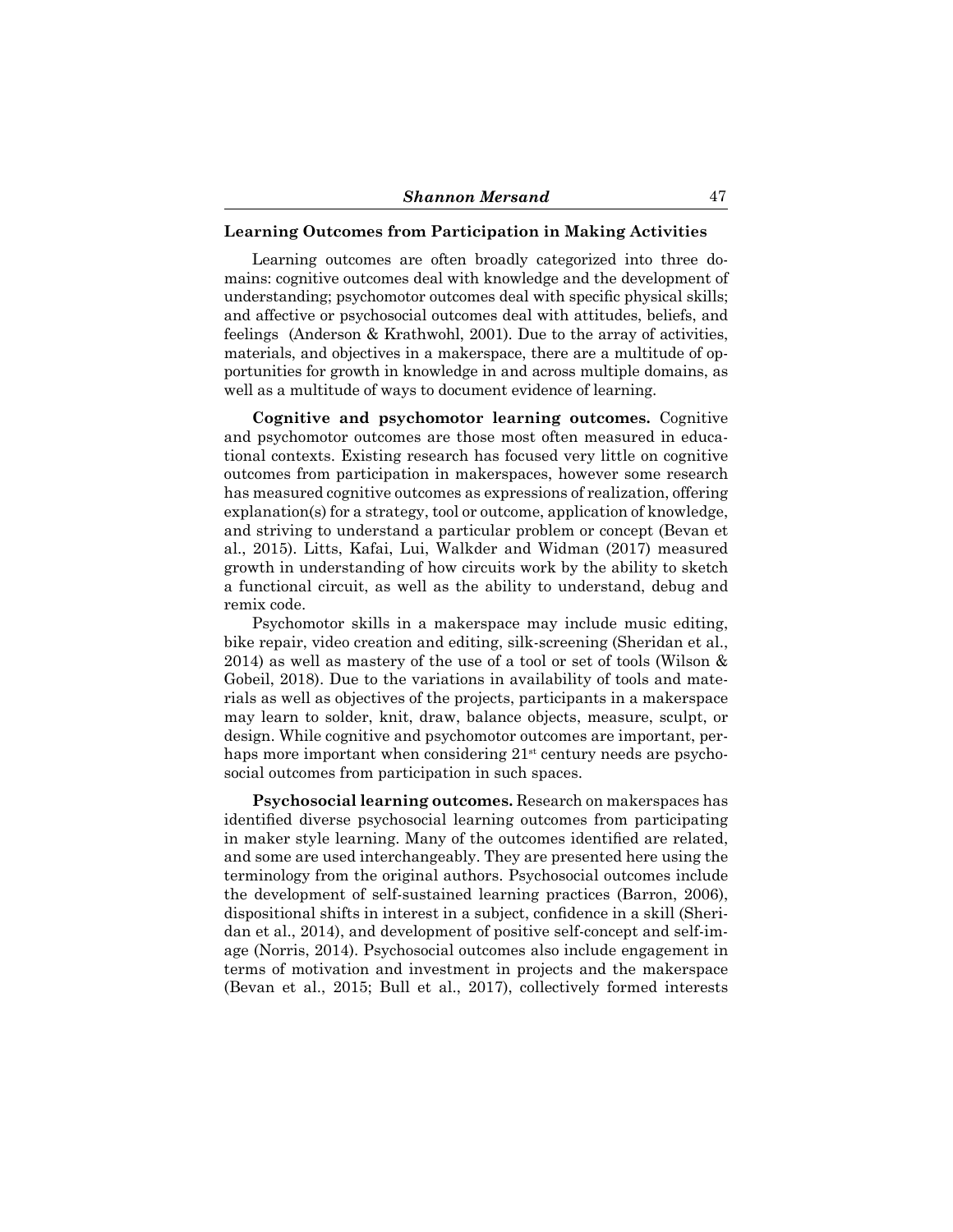(Barton et al., 2016) and engagement in projects based on personal connections (Wilson & Gobeil, 2018). Users in a makerspace may demonstrate initiative and intentionality—including goal setting, seeking and responding to feedback, persisting to achieve goals in the problem space, taking intellectual risks and/or showing intellectual courage, as well as requesting or offering to help solve problems, inspiring new ideas or approaches, or connecting to others' work (Bevan et al., 2015). Users may also demonstrate growth in areas of empowerment in social competencies, confidence, self-regulation, and empathy (Bar-el et al., 2016), as well as the ability to embrace failure as a learning opportunity (Bowler & Champagne, 2016).

The previous two sections explored gifted and talented identification and provided a brief overview of makerspaces. The next section explains how the features and affordances of makerspaces may intersect with gifted and talented identification and development to uncover untapped talents.

## **The Intersection of Giftedness, Talent Development, and Makerspaces**

Returning to questions posed in Subotnik et al. (2011) and Olszewski-Kubilius et al. (2016) this sections explores how making and makerspaces may be the answer to some of the identified queries:

What kind of programming would best cultivate talent and reveal interest and motivation in early and middle childhood? How can this be infused into pre-school and early elementary-school education? (Subotnik et al., 2011, p. 38)

Can programs be crafted that develop skills and competencies but simultaneously also boost the psychological characteristics needed to sustain commitment and persistence in challenging learning environments? (Subotnik et al., 2011, p. 38)

How will schools ensure that all students have equal access to the new basics, such as programming and technology courses, thereby opening pathways to talent development in those critical domains? (Olszewski-Kubilius et al., 2016, p. 143).

How will we identify talent for newly emerging transdisciplinary domains? (Olszewski-Kubilius et al., 2016, p. 143).

#### **Cultivating Talent and Revealing Interests**

Subotnik et al. (2011) identified four categories of gifted and talented individuals based on opportunity and motivation: high oppor-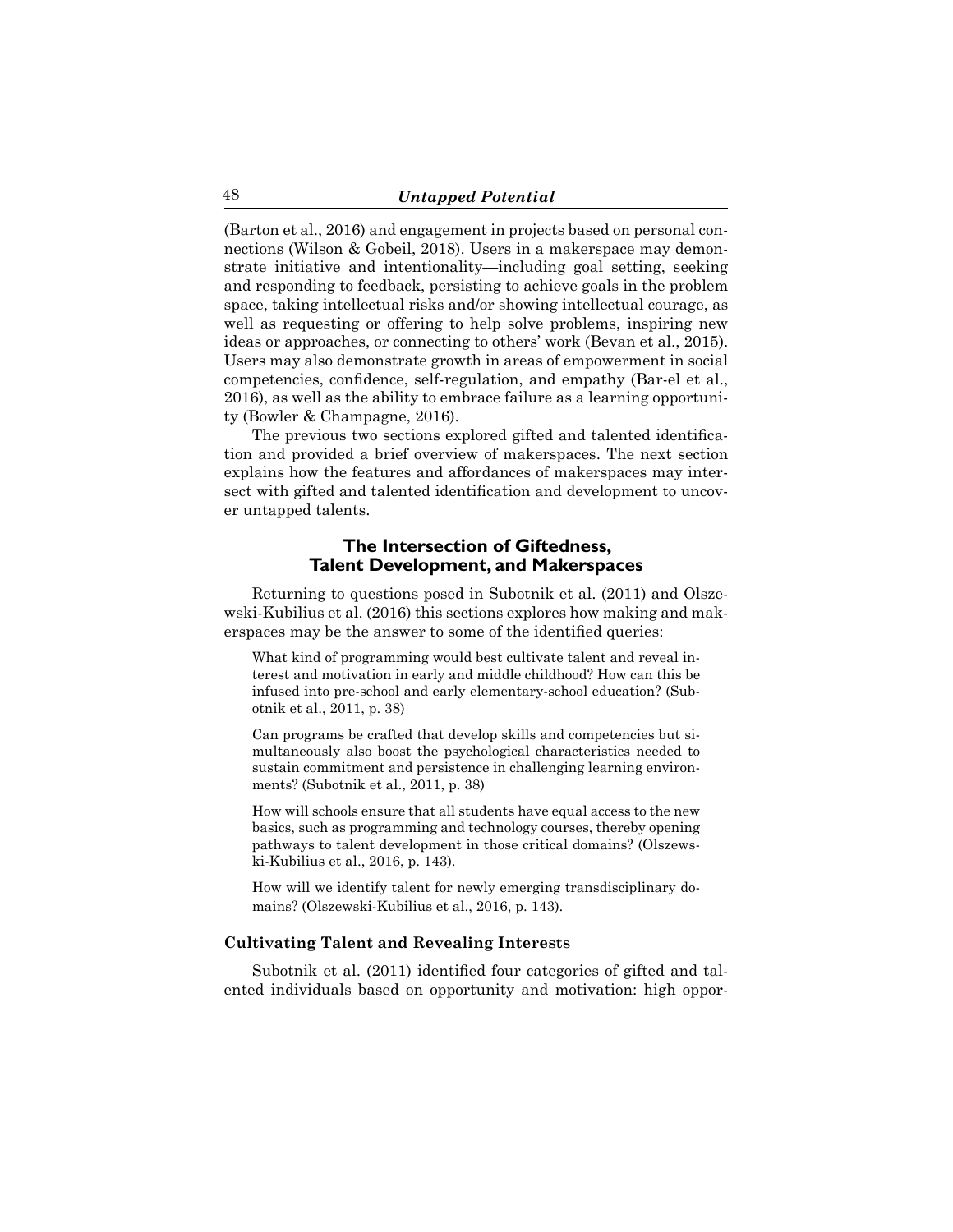tunity and high motivation, high opportunity and undetermined/low motivation, low opportunity and high motivation, and low opportunity and low/undetermined motivation. Olszewski-Kubilius et al., (2016) explain that "[e]arly exposure to a wide variety of domains is critical to ferret out interest and observe exceptional potential" (p. 141). Carefully designed and operated makerspaces can offer that exposure, thereby revealing interests and potential for development. As explored in the previous sections, makerspaces offer entry points into a variety of domains, including those which are important in the  $21<sup>st</sup>$  century such as robotics and computer programming. Makerspaces may be one way to address identification of individuals in the low opportunity and undetermined/low motivation category because they offer opportunities for students to work with new tools, new people, and new ideas. The opportunities allow for new interest formation, as well as for practice in areas where interest has been uncovered.

#### **Emerging Transdisciplinary Domains**

The cross-pollination of activities and ideas that often happens in a makerspace is what Olszewski-Kubilius et al. (2016) refer to as boundary crossing, or transdisciplinary domains. Due to the variety of activities that may be occurring at the same time in a makerspace, users often experiment with multiple domains to solve the problems before them. Many examples of transdisciplinary activities are found in research on makerspaces. For instance, sewable circuits combine sewing, circuitry, and computer programing as participants create circuits with conductive thread, LEDs and programmable lilyPad Arduino boards (Litts et al., 2017). The Bots for Tots program (Holbert, 2016b) challenges participants to design a toy for a younger child—providing free reign of materials available including repurposed toy parts, laser cut acrylic, sensors, sewn fabrics, and electronic components. As the students work on their designs, they share ideas and offer advice to each other. A third example of a cross-disciplinary project is the design and creation of a solar powered heated and lighted sweatshirt. The participants creating the project work with mentors who teach them to sew, how to understand electricity usage, and simultaneously receive fashion advice from other makers (Barton et al., 2016). These types of cross overs, and the advice and skill sharing between participants and mentors may help to prepare students for emerging and transdisciplinary domains important to meet the needs of the 21st century.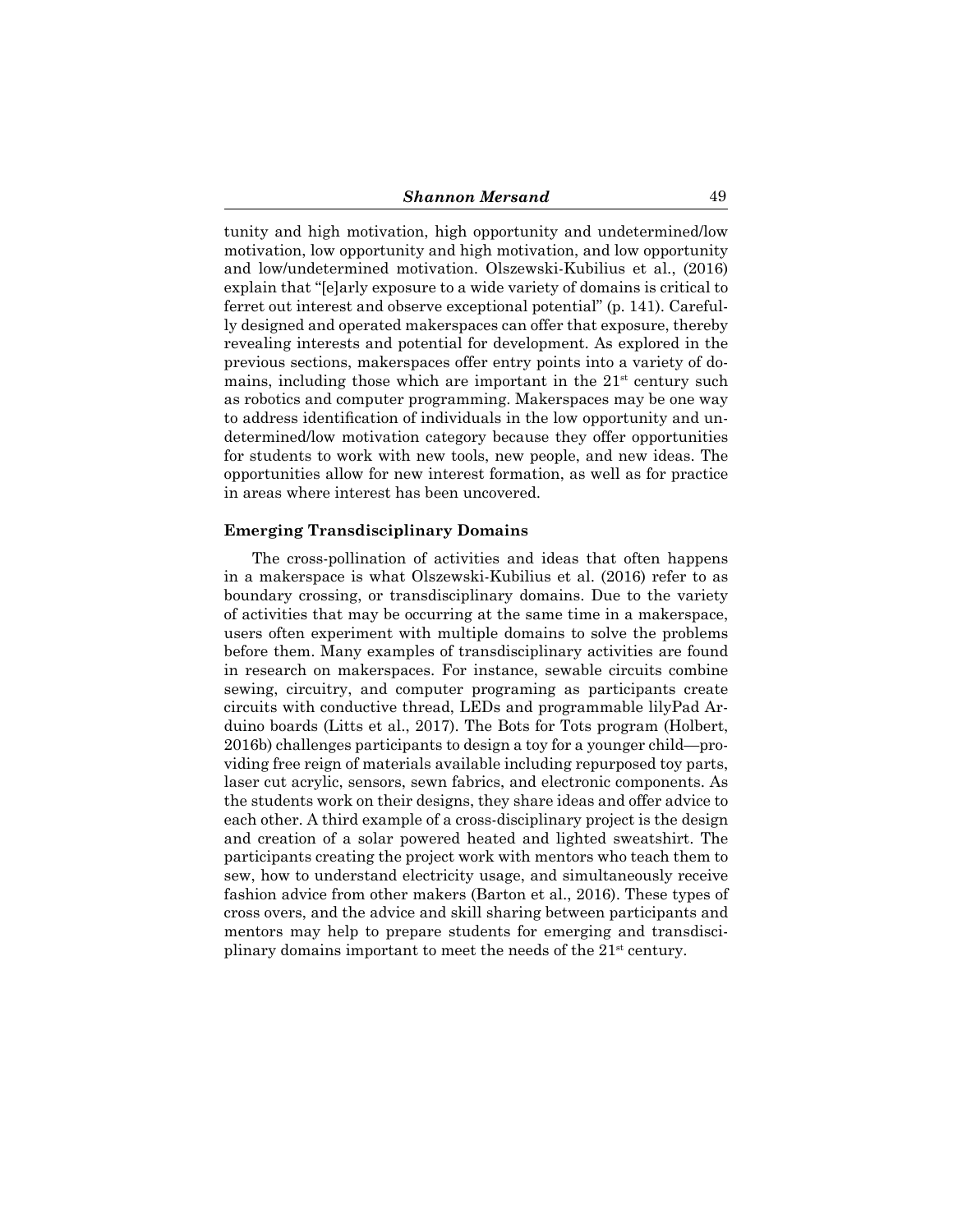### **Infusion and Equal Access**

As previously noted, makerspaces offer users opportunities to explore domains such as computer programing, robotics, engineering, and other technology related domains (among others); they offer opportunities to engage in problem solving, creative thinking and inquiry. Makerspaces are currently being created in schools and school libraries in the United States and throughout the world. A preliminary analysis of the prevalence of makerspaces in PreK-12 school libraries in New York State during the 2016-2017 school year indicates that 30% of schools in the sample  $(n = 541)$  already have a makerspace in the school building, with 83.4% of those makerspaces (136/163) located in school libraries (Mersand, 2019). Because school libraries serve all students, in all classrooms, at all grade levels, the creation of an open-to-all makerspace in the school library may be one way to cultivate interest in new domains for talent development and ensure equal access to the resources and programs offered. In fact, the creation of makerspaces in school libraries may also meet a need identified to transform competency into expertise—"[b]eing an 'organized knower'—knowing what you need to know, what is important to know, how to get it, store it, and retrieve it efficiently" (Olszewski-Kubilius et al., 2016, p. 146)—these skills are a substantial part of the standards school librarians are tasked to teach (American Association of School Librarians, 2018a, 2018b).

## **Development of Skills in Conjunction with Psychological Characteristics**

Psychosocial skills identified as important to talent development include motivation, productive mindsets, psychological strength, social skills, resiliency, positive attitudes, communication and growth mindsets (Subotnik et al., 2011). As noted in the previous section, makerspaces can offer opportunities to develop skills such as problem solving, as well as domain specific skills. In conjunction with such skills, makerspaces encourage students to take risks, and embrace failure; students build a sense of community, and collaborate to solve problems through design (Sheridan et al., 2014). The collective nature of a makerspace allows for the development of collaboration skills, and keeps participants engaged when they hit roadblocks, helping them to persevere through problems and setbacks by providing encouragement and advice (Barton et al., 2016; Holbert, 2016b).

Research on making and makerspaces has found the potential for makerspace participation to positively affect the psychosocial skills identified as important for talent development: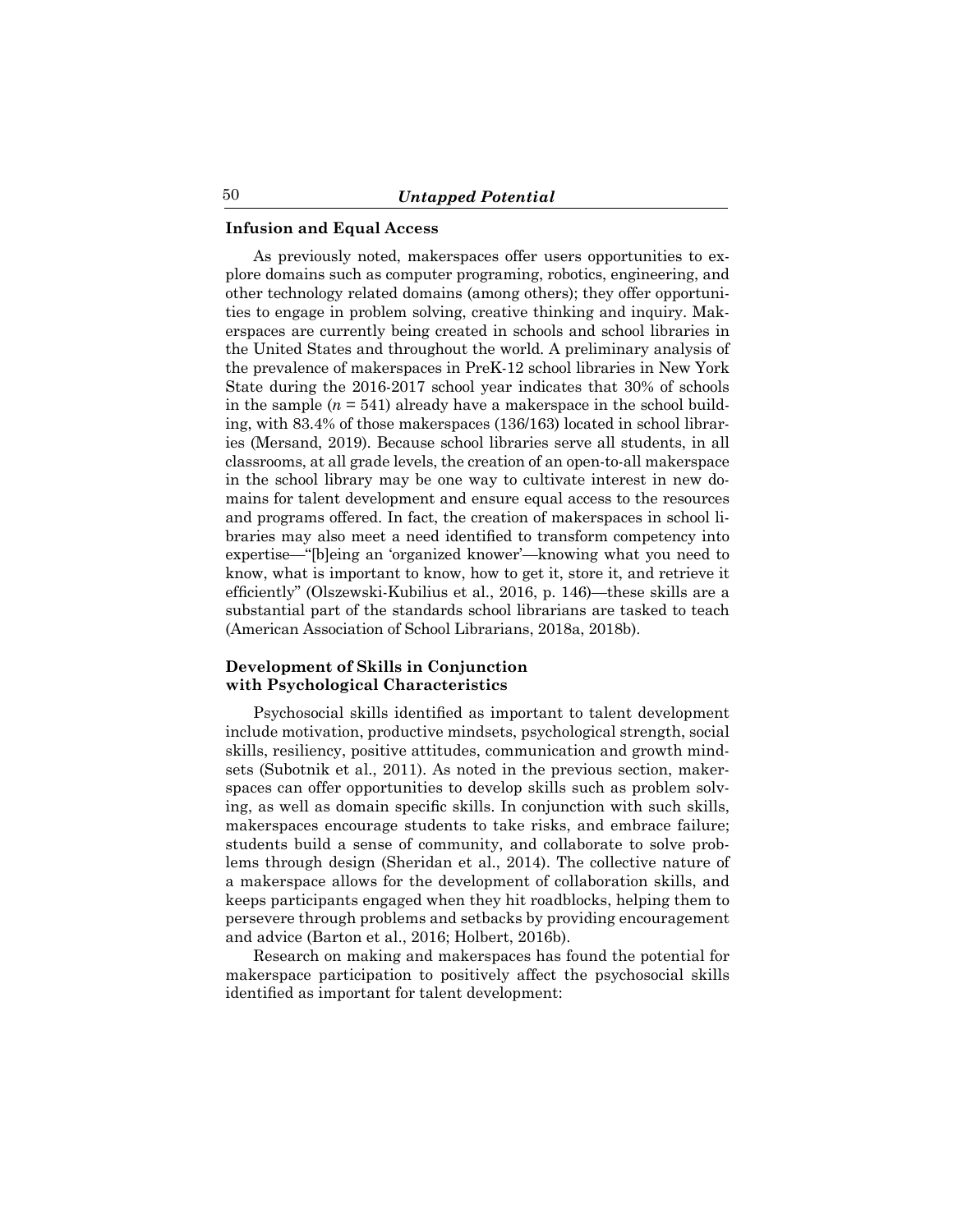- **Motivation** 
	- o motivation (Bevan et al., 2015; Bull et al., 2017; Chu et al., 2015; Hughes, Fridman, & Robb, 2018)
	- o self-sustained learning practices (Barron, 2006)
	- o self-directed learning (Flores, 2017; Wilson & Gobeil, 2018)
	- o goal setting (Bevan et al., 2015)
- Opportunities taken
	- o initiative (Bevan et al., 2015)
	- o empathy (Bar-el et al., 2016)
	- o interest (Chu et al., 2015; Hughes et al., 2018; Sheridan et al., 2014)
- Positive attitude
	- o self-efficacy (Chu et al., 2015; Davis & Mason, 2016; Sheridan et al., 2014)
	- o self-image (Norris, 2014)
	- o attitudes toward learning (Bevan et al., 2015)
	- o confidence (Bar-el et al., 2016; Flores, 2017; Hughes, et al., 2018; Sheridan et al., 2014)
- Resiliency/growth mindset
	- o persistence (Bevan et al., 2015; Hughes, et al., 2018)
	- o ability to embrace failure as a learning opportunity (Bowler & Champagne, 2016).
	- risk taking (Bevan et al., 2015; Flores, 2017)
- Communication/social skills
	- o empowerment in social competencies (Bar-el et al., 2016)
	- o leadership (Sheridan et al., 2013; Hughes, et al., 2018)
	- o collectively formed interests (Barton et al., 2016)
	- o collaborative skills (Hughes, et al., 2018)

Olszewski-Kubilius et al. (2016) note that online communities of practice such as out-of-school learning can be important in the development of talent domains because of the social support and the interest driven, self-initiated learning that occurs. Olszewski-Kubilius et al. indicate that educators should "leverage the enthusiasm and creativity of work being done through these communities of practice for increased commitment of achievement in school" (p.144).

Lave (1991) explains that communities of practice rely on apprenticeship models, where mastery in a trade is achieved through interaction with others. Lave (1991) describes peripheral participation as the means by which knowledge is acquired, not necessarily through direct teaching, but by observing, taking note, and becoming involved. Lave (1991) explains that situated learning and communities of practice allow for the formation of identity, not just the acquisition of knowledge and skills.

Makerspaces are often described as communities of practice, and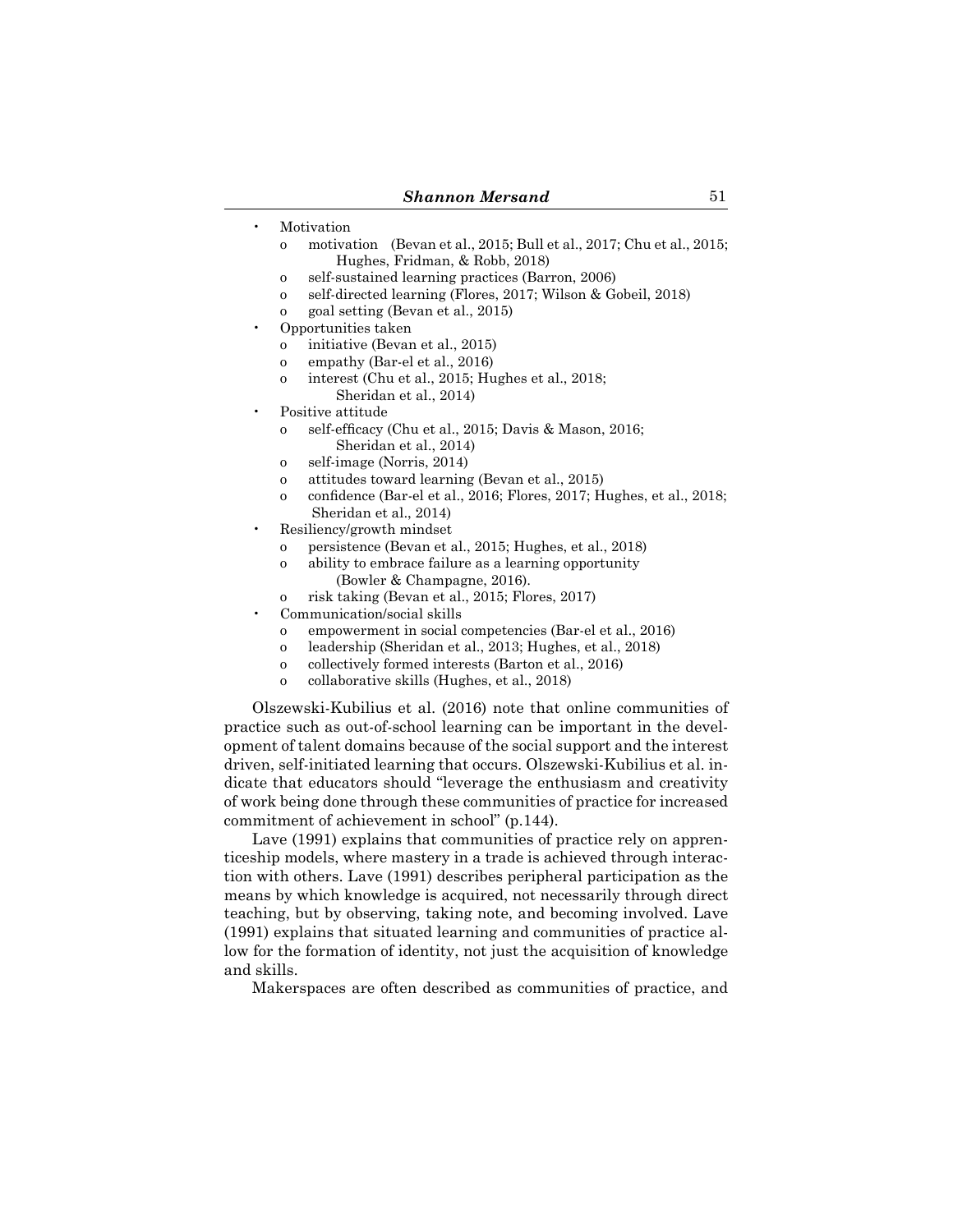participants may shift roles depending on the project and skills required. Makerspaces have been compared to gyms, with members, trainers, and spotters who guide one another as they work to build a repertoire of skills (Sheridan et al., 2014). Each member may at any point be a learner, a trainer, a teacher, or a workshop facilitator, depending on their expertise in any given area, but not necessarily their chronological age (Sheridan et al., 2013). Participation in such an environment may be key in the development of the psychosocial skills necessary for talent development, and to solve emerging societal problems.

#### **Conclusions and Recommendations**

As society's needs increase in complexity, how do we foster a citizenship able to imagine the solutions? As Cantor (2021) asserts "[t]alents and skills are ubiquitous. Education should be designed to reveal the talents and skills in each child" (p. 16). School based learning is frequently language based and taught out of context; students read from textbooks and listen to teachers lecture, rendering subjects like science and math irrelevant. Students are taught facts about a topic, but they aren't typically taught how the concepts relate to actual practice.

Imagine a textbook that contained all of the facts and rules about basketball read by students who never played or watched the game. How well do you think they would understand this textbook? How motivated to understand it do you think they would be? (Gee, 2007, p. 22)

Martinez and Stager (2013) make a similar argument in *Invent to learn: Making, tinkering, and engineering in the classroom*. Students are not learning through hands on projects as they will need to learn in the field. Programs and services focused on students' academic abilities diminish the opportunity to identify and develop talents in other domains. Makerspaces may provide a new opportunity structure, a way for learning to become contextualized. Makerspaces, if designed with intention, may provide a context in which learning is necessary and tied to real-world problems.

Makerspaces can function as an enrichment opportunity or be incorporated within the traditional curriculum. Research supports that makerspaces benefit all students by developing what Olszewski-Kubilius et al. (2016) identify as the talents necessary to contribute in the 21st century. A school based makerspace can and should operate in a manner that allows all students to use them in a variety of ways: of their own free will, in connection to the curriculum, and in conjunction with clubs and activities. Makerspaces provide opportunities for students to interact with tools, problems, experts, and peers on any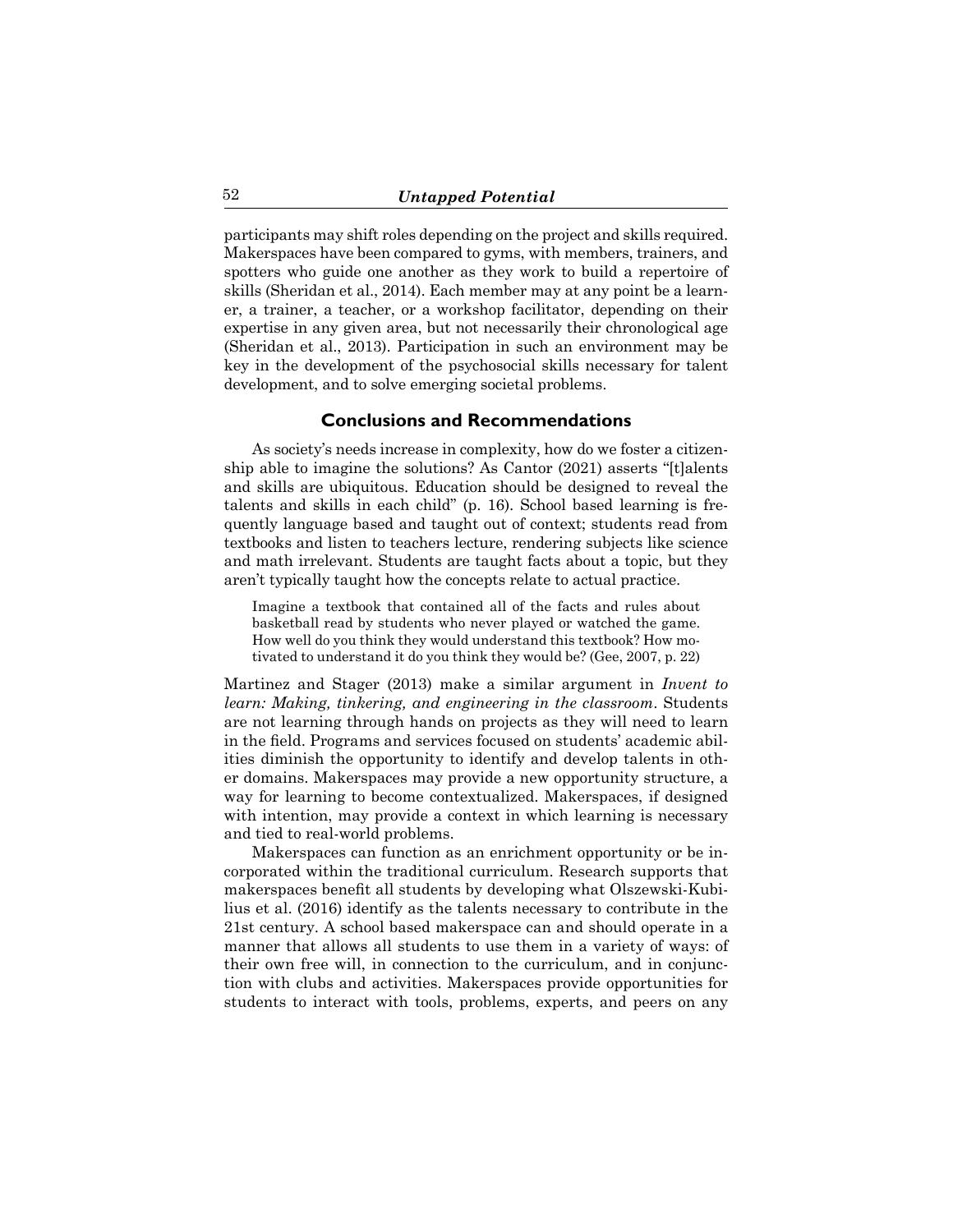number of skills in any number of domains. Students may learn how to use a screwdriver or soldering iron from a peer, they may learn to knit a row on a scarf from a community member, and they may come to realize a new interest through exposure to new tools, ideas, and ways of looking at the world. Makerspaces have the potential to afford everyone the opportunity to develop both domain-general and domain-specific talents. They may be a means by which learners can be exposed to new ideas, domains, and communities.

At the same time, they may be a way to help develop students' civic orientation. Living labs, community-based co-creation spaces similar in composition and ethos to makerspaces, have been identified as a potential intermediary of public innovation (Gascó, 2017). Living labs bring together citizens, governments, private industry, and community organizations to solve societal problems—and skills. Makerspaces in schools may be designed in such a way that students are working with policy makers and other stakeholders to solve problems local to their schools and communities. They may be a way to develop the "wisdom to help to ensure that their skills are utilized to achieve a common good that balances their own (intrapersonal) interests with other people's (interpersonal) and institutional (extrapersonal) interests over the long term, not just the short term" (Sternberg, 2015, p. 77).

#### **A Research Agenda**

Makerspaces, if intentionally designed and implemented, can be an environment where students engage in activities alone or in groups, with peers or with adults, and offer opportunities to interact with materials and tools that are not always available in schools or homes. They can allow for transdisciplinary learning opportunities that break the typically siloed mold of education. They may be a way to develop communities of practice around shared goals and interests in schools and communities to develop solutions to 21st century problems.

Although research on making and makerspaces is a growing area, studies are needed to investigate:

• What opportunities, risks, and challenges are associated with the formation of school-based makerspaces to address 21st century societal problems?

• What barriers and enablers exist regarding the formation of communities of practice in school-based makerspaces?

• How and to what extent do school-based makerspaces foster identified 21st talent needs?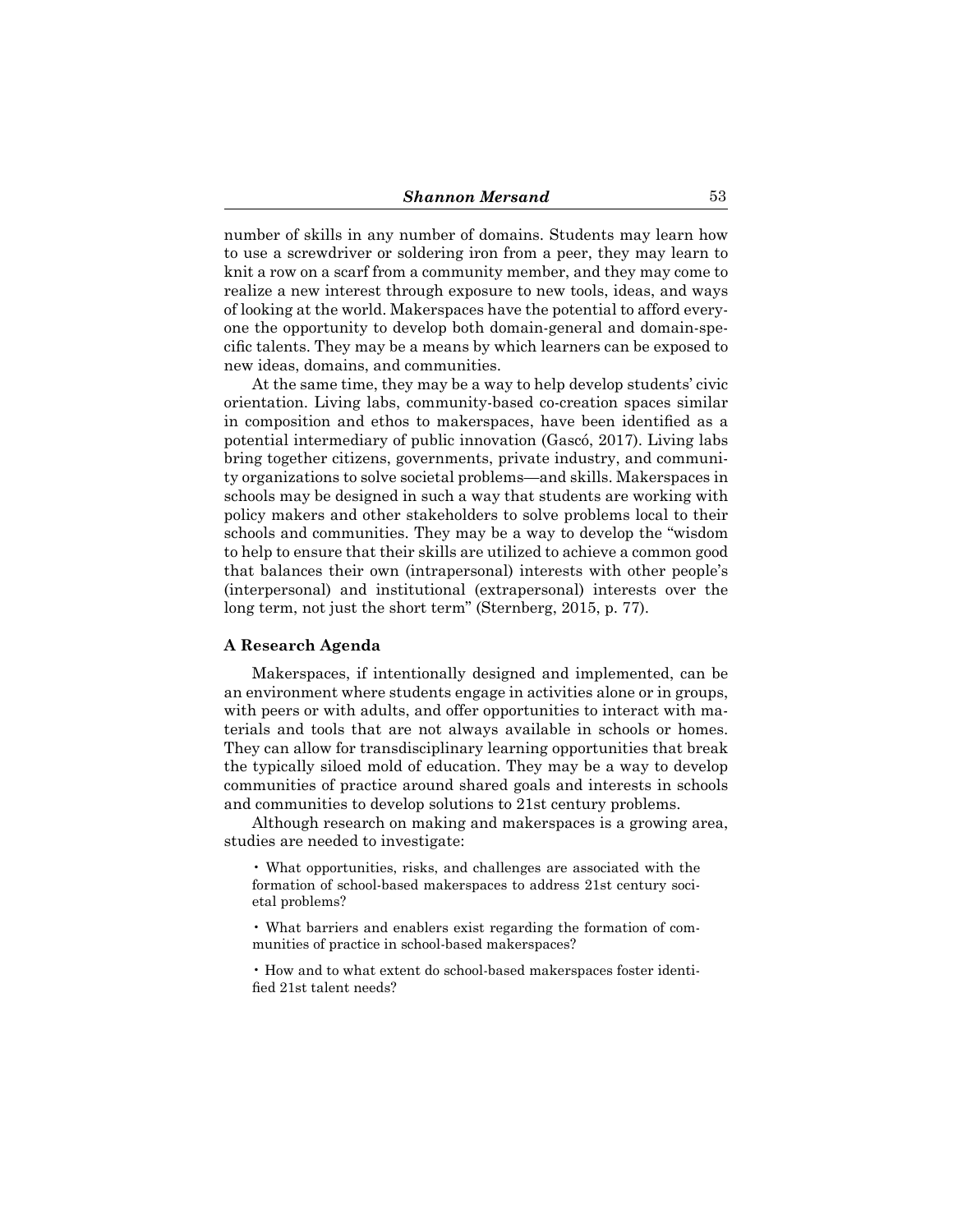• How and in what ways are psychosocial constructs operationalized, observed, and measured in school-based makerspaces?

The study of makerspaces may illuminate novel opportunities and strategies for identifying and nurturing the gifts and talents of students, as they provide opportunities for students to: (a) be exposed to new domains; (b) believe they are capable in the domains; (c) practice in the domains; and (d) not give up if faced with setbacks or challenges.

#### **References**

- American Association of School Librarians. (2018a). *AASL standards framework for learners*. https://standards.aasl.org/wp-content/uploads/2017/11/ AASL-Standards-Framework-for-Learners-pamphlet.pdf
- American Association of School Librarians. (2018b). *National school library standards for learners, school librarians, and school libraries*. ALA Editions.
- Anderson, L. W., & Krathwohl, D. R. (2001). *A taxonomy for learning, teaching, and assessing: A revision of Bloom's taxonomy of educational objectives*. Longman.
- Andreadis, E., & Quinn, M. A. (2017). Underrepresentation of Hispanics in gifted education. *Southwestern Economic Review, 44*(1), 1–13. http://swer. wtamu.edu/swervolume%0Ahttp://search.ebscohost.com/login.aspx?direct=true&db=ecn&AN=1650246&site=ehost-live
- Bar-el, D., Zuckerman, O., & Shlomi, Y. (2016). Social competence and STEM: Teen mentors in a makerspace. *ACM SIGCHI Conference on Interaction Design and Children 2016*, 595–600. https://doi.org/10.1145/2930674.2936005
- Barbot, B., Besancon, M., & Lubart, T. (2015). Creative potential in educational settings: its nature, measure and nurture. *Education, 43*(4), 371–381. https://doi.org/dx.doi.org/10.1080/03004279.2015.1020643
- Barron, B. (2006). Interest and self-sustained learning as catalysts of development: A learning ecology perspective. *Human Development, 49*(4), 193– 224. https://doi.org/10.1159/000094368
- Barton, A. C., Tan, E., & Greenberg, D. (2016). The makerspace movement: Sites of possibilities for equitable opportunities to engage underrepresented youth in STEM. *Teachers College Record, 119*(X), 1–44.
- Bekker, T., Bakker, S., Douma, I., van der Poel, J., & Scheltenaar, K. (2015). Teaching children digital literacy through design-based learning with digital toolkits in schools. *International Journal of Child-Computer Interaction, 5*, 29–38. https://doi.org/10.1016/j.ijcci.2015.12.001
- Benjes-Small, C., Bellamy, L. M., Resor-Whicker, J., & Vassady, L. (2017). Makerspace or waste of space: Charting a course for successful academic library makerspaces. *ACRL At the Helm Conference Proceedings*, 428–436. http://www.ala.org/acrl/sites/ala.org.acrl/files/content/conferences/confsandpreconfs/2017/ACRL2017\_A.pdf
- Bevan, B., Gutwill, J. P., Petrich, M., & Wilkinson, K. (2015). Learning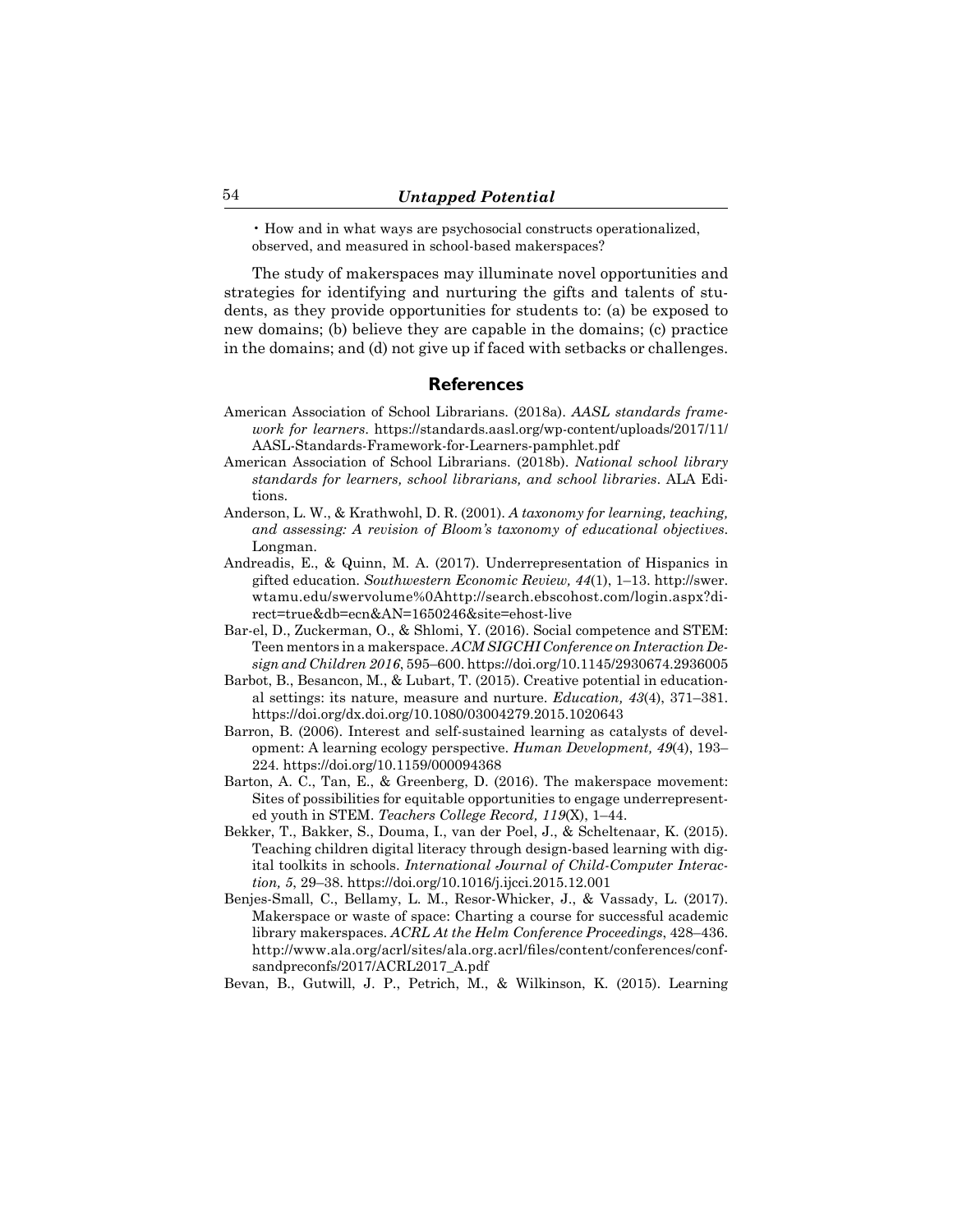through STEM-rich tinkering: Findings from a jointly negotiated research project taken up in practice. *Science Education, 99*(1), 98–120. https://doi. org/10.1002/sce.21151

- Blikstein, P., Martinez, S. L., & Pang, H. A. (Eds.). (2016). *Meaningful making: Projects and inspirations for fab labs and makerspaces*. Constructing Modern Knowledge Press.
- Bloom, B. S., & Sosniak, L. A. (1981). Talent development vs. schooling. In *Educational Leadership* (pp. 86–94).
- Bowler, L., & Champagne, R. (2016). Mindful makers: Question prompts to help guide young peoples' critical technical practices in maker spaces in libraries, museums, and community-based youth organizations. *Library and Information Science Research, 38*(2), 117–124. https://doi. org/10.1016/j.lisr.2016.04.006
- Bronfenbrenner, U., & Ceci, S. (1994). Nature-nurture reconceptualized in developmental perspective: A Bioecological model. *Psychological Review, 101*(4), 568–586.
- Bull, G., Schmidt-Crawford, D. A., McKenna, M. C., & Cohoon, J. (2017). Storymaking: Combining making and storytelling in a school makerspace. *Theory Into Practice, 56*(4), 271–281. https://doi.org/10.1080/00405841.2017.1 348114
- Burke, J. (2013). *Makerspaces in libraries survey results 2013* (Issue November). http://www.users.miamioh.edu/burkejj/Makerspaces in Libraries Survey Results 2013.pdf
- Cantor, P. (2021). All children thriving: A new purpose for education. *American Educator*, Fall, 14–26.
- Ceci, S. J., Williams-Ceci, S., & Williams, W. M. (2016). How to actualize potential: a bioecological approach to talent development. *Annals of the New York Academy of Sciences, 1377*(1), 10–21. https://doi.org/10.1111/ nyas.13057
- Chu, S. L., Angello, G., Saenz, M., & Quek, F. (2017). Fun in Making: Understanding the experience of fun and learning through curriculum-based making in the elementary school classroom. *Entertainment Computing, 18*, 31–40. https://doi.org/10.1016/j.entcom.2016.08.007
- Chu, S. L., Quek, F., Bhangaonkar, S., Ging, A. B., & Sridharamurthy, K. (2015). Making the maker: A means-to-an-ends approach to nurturing the maker mindset in elementary-aged children. *International Journal of Child-Computer Interaction, 5*, 11–19. https://doi.org/10.1016/j.ijcci.2015.08.002
- Clapp, E. P., & Jimenez, R. L. (2016). Implementing STEAM in maker-centered learning. *Psychology of Aesthetics, Creativity, and the Arts, 10*(4), 481–491.
- Coronado, J. M., & Lewis, K. D. (2017). The disproportional representation of English language learners in gifted and talented programs in Texas. *Gifted Child Today, 40*(4), 238–244. https://doi.org/10.1177/1076217517722181
- Dai, D. Y. (2017). Envisioning a new foundation for gifted education: Evolving Complexity Theory (ECT) of talent development. *Gifted Child Quarterly,*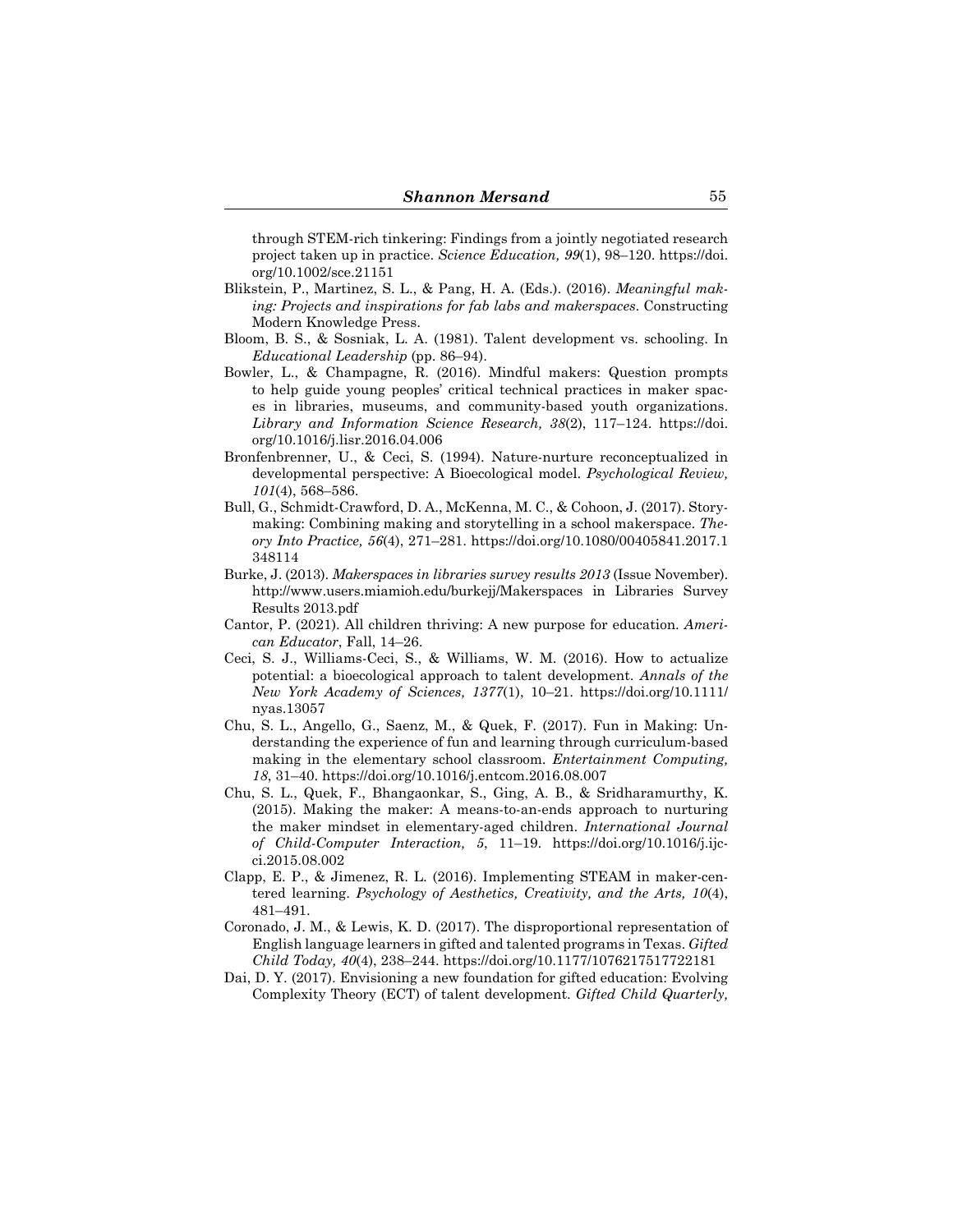*61*(3), 172–182. https://doi.org/10.1177/0016986217701837

- Dai, D. Y., & Renzulli, J. S. (2008). Snowflakes, living systems, and the mystery of giftedness. *Gifted Child Quarterly, 52*(2), 114–130. https://doi. org/10.1177/0016986208315732
- Davis, D., & Mason, L. L. (2016). A behavioral phenomenological inquiry of maker identity. *Behavior Analysis: Research and Practice, 17*(2), 174–196. https://doi.org/10.1037/bar0000060
- Dougherty, D. (2012). The maker movement. Innovations: *Technology, Governance, Globalization, 7*(3), 11–14.
- Dougherty, D., & Conrad, A. (2016). *Free to Make: How the maker movement is changing our schools, our jobs, and our minds*. North Atlantic Books.
- Fields, D. A., Kafai, Y., Nakajima, T., Goode, J., & Margolis, J. (2018). Putting making into high school computer science classrooms: Promoting equity in teaching and learning with electronic textiles in exploring computer science. *Equity and Excellence in Education, 51*(1), 21–35. https://doi.org/1 0.1080/10665684.2018.1436998
- Flores, C. (2017). Problem-based science, a constructionist approach to science literacy in middle school. *International Journal of Child-Computer Interaction*. https://doi.org/10.1016/j.ijcci.2017.11.001
- Gardner, H. (1983). *Frames of mind: the theory of multiple intelligences*. Basic Books. https://books.google.com/books/about/Frames\_of\_Mind.html?id=\_ hWdAAAAMAAJ
- Gardner, H. (1995). Reflections on multiple intelligences: Myths and messages. *Phi Delta Kappan, 77*(3), 200–209. https://link.gale.com/apps/doc/ A17774613/AONE?u=albanyu&sid=bookmark-AONE&xid=1fc46fa4
- Gascó, M. (2017). Living labs: Implementing open innovation in the public sector. *Government Information Quarterly, 34*(1), 90–98. https://doi. org/10.1016/j.giq.2016.09.003
- Gee, J. P. (2007). Semiotic domains: Is playing video games a "waste of time"? In *What video games have to teach us about learning and literacy*. Palgrave Macmillan.
- Gierdowski, D., & Reis, D. (2015). The MobileMaker: An experiment with a mobile makerspace. *Library Hi Tech, 33*(4), 480–496. https://doi.org/10.1108/ LHT-06-2015-0067
- Halverson, E. R., & Sheridan, K. M. (2014). The maker movement in education. *Harvard Educational Review, 84*(4), 495–505. https://doi.org/10.17763/ haer.84.4.34j1g68140382063
- Hodges, J., Tay, J., Maeda, Y., & Gentry, M. (2018). A meta-analysis of gifted and talented identification practices. *Gifted Child Quarterly, 62*(2), 147– 174. https://doi.org/10.1177/0016986217752107
- Holbert, N. (2016a). Leveraging cultural values and "ways of knowing" to increase diversity in maker activities. *International Journal of Child-Computer Interaction, 9–10*, 33–39. https://doi.org/10.1016/j.ijcci.2016.10.002
- Holbert, N. (2016b). The powerful ideas of making: building beyond the curriculum. *Journal of Innovation and Entrepreneurship, 5*(1), 30. https://doi. org/10.1186/s13731-016-0058-4
- Hughes, J., Fridman, L., & Robb, J. (2018). Exploring maker cultures and peda-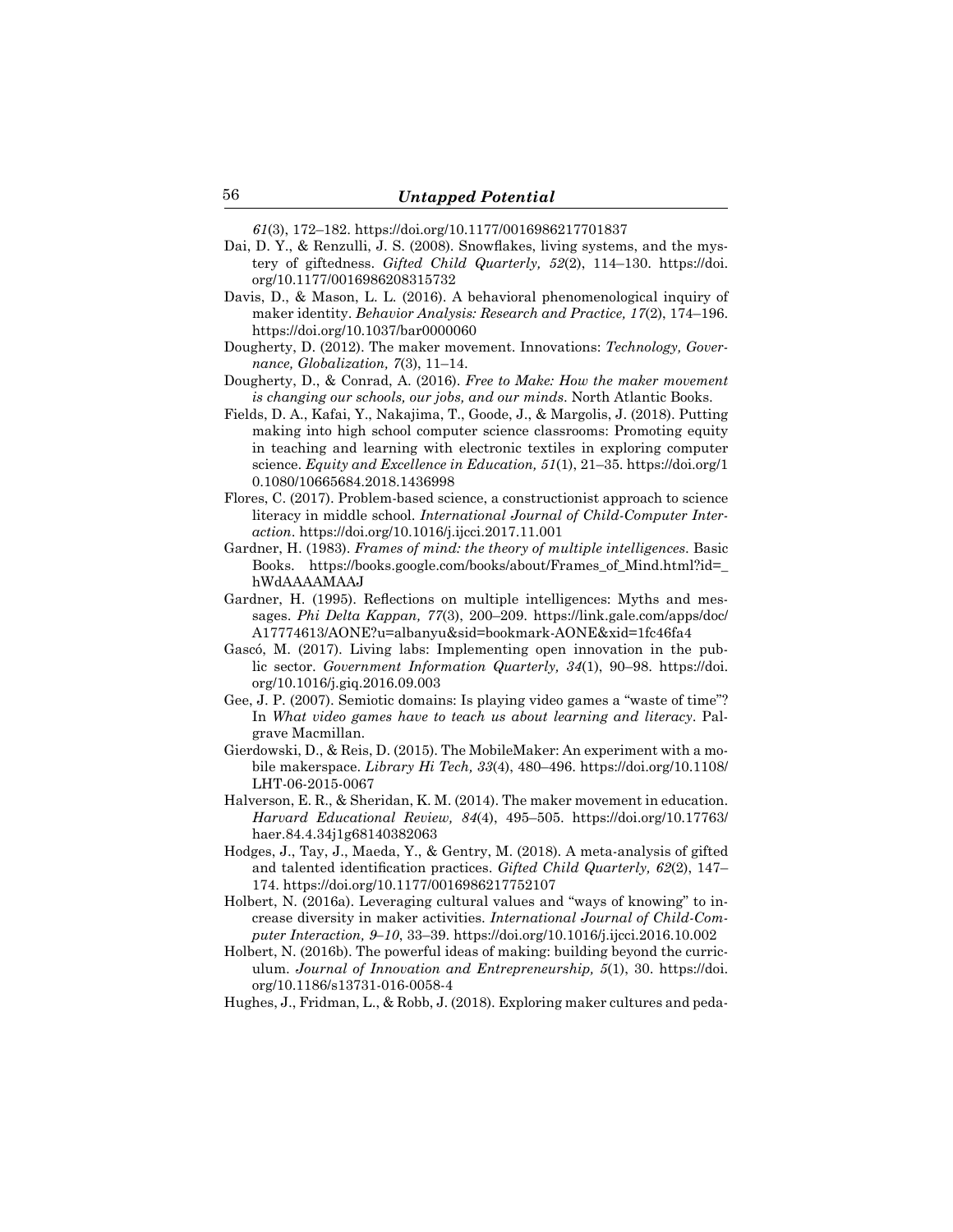gogies to bridge the gaps for students with special needs. *Studies in Health Technology and Informatics, 256*, 393–400. https://doi.org/10.3233/978-1- 61499-923-2-393

- Kafai, Y., Fields, D., & Searle, K. (2014). Electronic textiles as disruptive maker activities in schools. *Harvard Educational Review, 84*(4), 532–557.
- Lave, J. (1991). Situated learning in communitites of practice. In L. B. Resnick, J. M. Levine, & S. D. Teasley (Eds.), *Perspectives on socially shared cognition* (pp. 63–82). American Psychological Association.
- Litts, B. K., Kafai, Y. B., Lui, D. A., Walker, J. T., & Widman, S. A. (2017). Stitching codeable circuits: High school students' learning about circuitry and coding with electronic textiles. *Journal of Science Education and Technology, 26*(5), 494–507. https://doi.org/10.1007/s10956-017-9694-0
- Marshall, J. A., & Harron, J. R. (2018). Making learners: A framework for evaluating making in STEM education. *Interdisciplinary Journal of Problem-Based Learning, 12*(2). https://doi.org/10.7771/1541-5015.1749
- Martinez, S. L., & Stager, G. (2013). *Invent to learn: making, tinkering, and engineering in the classroom*. Constructing Modern Knowledge Press.
- Mersand, S. (2017). *Portable hydroelectric turbine*. https://www.youtube.com/ watch?v=HOGFC\_YIZ\_Q&feature=youtu.be
- Mersand, S. (2018). 3D Printing for learning. *Tech & Learning, 38*(7), 34–36.
- Mersand, S. (2019). Makerspaces in preK-12 school libraries: A preliminary empirical analysis. *2019 American Educational Research Association: Leveraging Education in a "Post-Truth" Era: Multimodal Narratives to Democratize Evidence*. April 5th – 9th, Toronto, Canada.
- National Association for Gifted Children, & The Council of State Directors of Programs for the Gifted. (2015). *State of the states in gifted education 2014-2015: Policy and practice data - Summary*. http://www.nagc.org/ sites/default/files/key reports/2014-2015 State of the States summary.pdf
- Norris, A. (2014). Make-her-spaces as hybrid places: Designing and resisting self constructions in urban classrooms. *Equity & Excellence in Education, 47*(1), 63–77. https://doi.org/10.1080/10665684.2014.866879
- Olszewski-Kubilius, P., Subotnik, R. F., & Worrell, F. C. (2016). Aiming talent development toward creative eminence in the 21st century. *Roeper Review, 38*(3), 140–152. https://doi.org/10.1080/02783193.2016.1184497
- Papavlasopoulou, S., Giannakos, M. N., & Jaccheri, L. (2017). Empirical studies on the maker movement, a promising approach to learning: A literature review. *Entertainment Computing, 18*, 57–78. https://doi.org/10.1016/j.entcom.2016.09.002
- Renzulli, J. S. (2012). Reexamining the role of gifted education and talent development for the 21st century. *Gifted Child Quarterly, 56*(3), 150–159. https://doi.org/10.1177/0016986212444901
- Sheridan, K. M., Clark, K., & Williams, A. (2013). Designing games, designing roles: A study of youth agency in an urban informal education program. *Urban Education, 48*(5), 734–758. https://doi.org/10.1177/0042085913491220
- Sheridan, K. M., Halverson, E. R., Litts, B., Brahms, L., Jacobs-Priebe, L., & Owens, T. (2014). Learning in the making: A comparative case study of